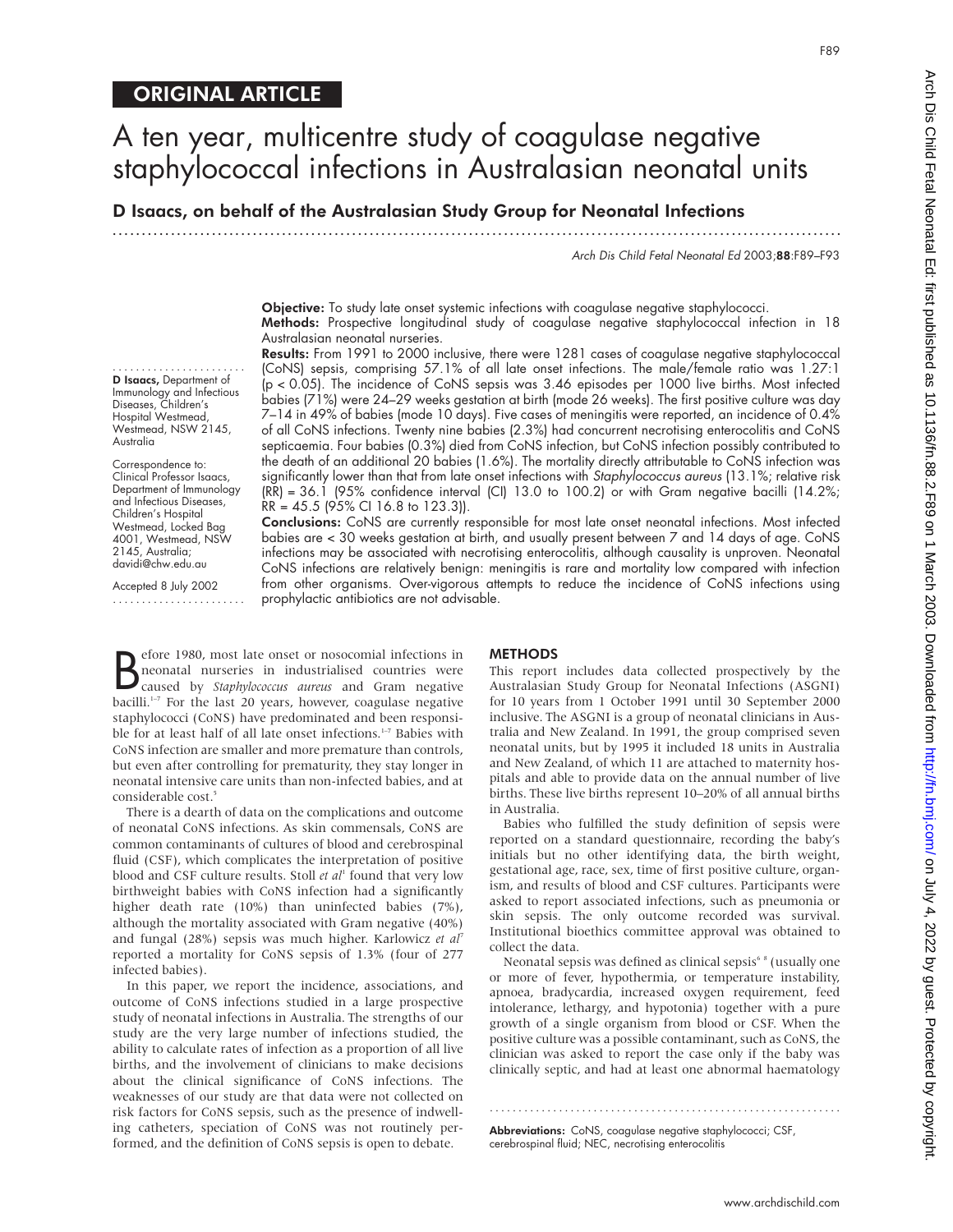

test (abnormally high or low peripheral neutrophil count or abnormal immature to total white cell ratio, based on the reference ranges of Manroe *et al*,<sup>9</sup> or thrombocytopenia < 150  $\times$ 109 /l). Clinicians were asked not to report likely contaminants. Blood cultures growing more than one organism were considered to be contaminants.

Bacterial meningitis was defined as a clinical picture consistent with meningitis, and either a positive CSF culture or elevated CSF white cell count ( $> 100 \times 10^6/\text{J}$  or  $> 100/\text{\mu}$ ) in association with a positive blood culture. Babies with ventricular shunt infections were excluded. Clinicians were asked to report the immediate outcome of each infection, as follows: S, survived; D, died from sepsis; P, died, possibly from sepsis; U, died, unrelated to sepsis. Septicaemic babies who died from necrotising enterocolitis (NEC), as defined by Isaacs and Moxon, $s$  were always classified as P—that is, possibly having died from sepsis.

For this study, the only babies included in the analysis were babies with late onset sepsis, defined as sepsis occurring more than 48 hours after delivery. Babies were therefore included if they were reported as having CoNS septicaemia and/or

meningitis with onset on day 3 or later. The rate of CoNS sepsis was determined as the sum of the number of inborn babies with CoNS infection as a proportion of all live births at the attached maternity hospitals.

Statistical analysis was by analysis of relative risks (RR) with 95% confidence intervals (CI).

## RESULTS

In the 10 years from 1991 to 2000, there were 1281 episodes of sepsis due to CoNS, affecting 1249 babies. The 1281 episodes represented 57.1% of the total number of 2243 episodes of late sepsis reported. Of the episodes of CoNS sepsis, 717 (56.0%) affected males and 564 females (44.0%), giving a male/female ratio of 1.27:1 ( $p < 0.05$ ).

There were 1096 episodes of CoNS sepsis affecting 1070 inborn babies in neonatal units attached to maternity hospitals, and over the same period there were 316 559 live births in those hospitals. This gives an incidence of late onset coagulase negative staphylococcal sepsis of 3.46 episodes per 1000 live births. Australian Aboriginal mothers gave birth to 10 229 of the inborn babies, and they experienced 41 episodes



Figure 2 Day of first positive culture of coagulase negative staphylococci from blood or cerebrospinal fluid. NB 160 babies whose first positive culture was at > 30 days old are not included.

250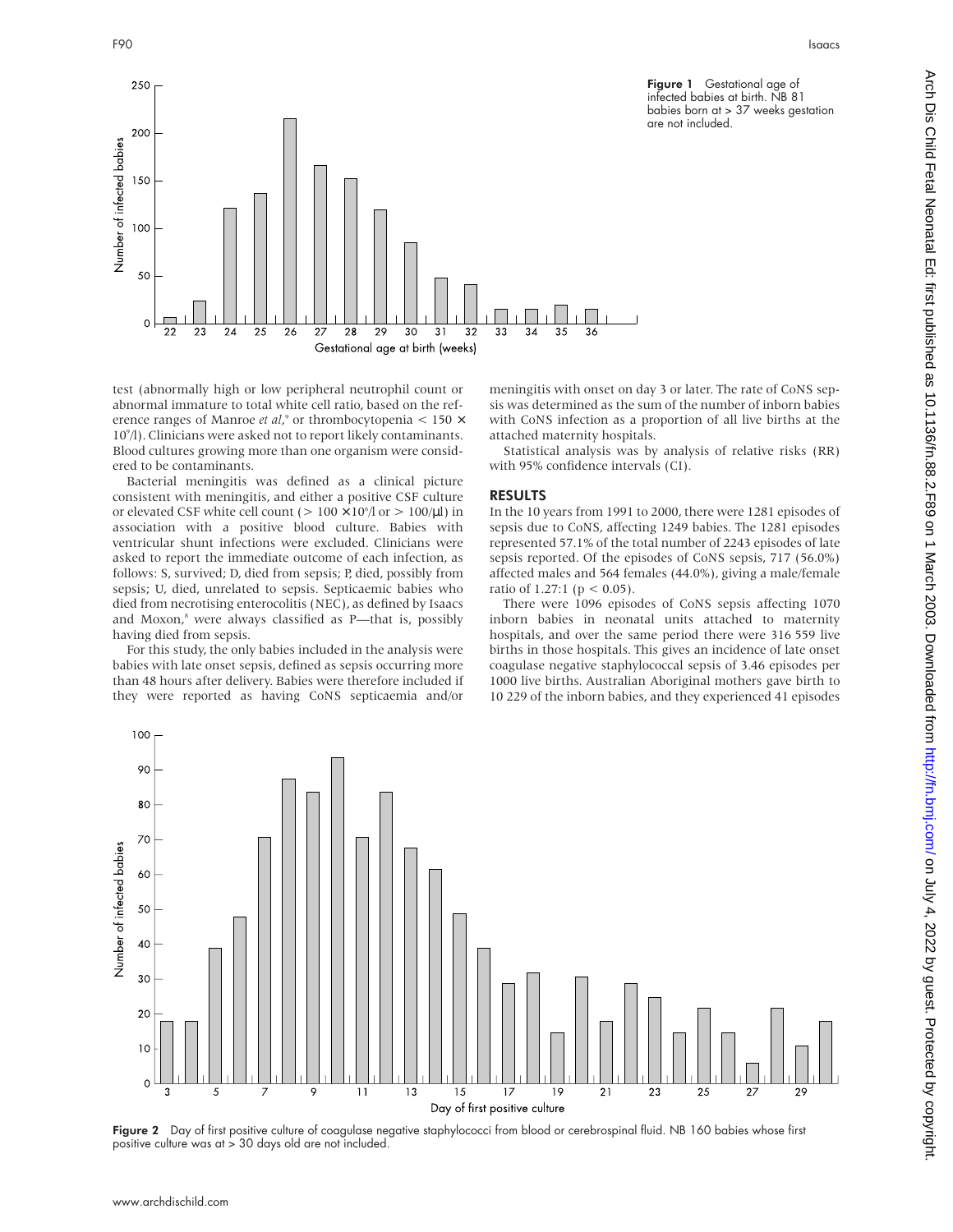|           | Table 1 Infections associated with 1281 episodes of |
|-----------|-----------------------------------------------------|
|           | coagulase negative staphylococcal sepsis,           |
| 1991-2000 |                                                     |

| Necrotising enterocolitis | 29 (2.3%)  |
|---------------------------|------------|
| Skin sepsis               | 14(1.1%)   |
| Pneumonia                 | 6(0.5%)    |
| Meningitis                | $5(0.4\%)$ |
| Endocarditis              | 3(0.2%)    |
| Omphalitis                | 2(0.2%     |
| Thrombophlebitis          | 2(0.2%     |
| Urinary tract infection   | 2(0.2%)    |
| Wound infection           | 2(0.2%)    |
| Septic arthritis          | $1(0.1\%)$ |
| Total                     | 66         |

of CoNS sepsis, an incidence of 4.01 per 1000 live births. The incidence in Australian Aboriginal babies was not significantly different from the incidence in non-Aboriginal babies  $(RR = 1.16, 95\% \text{ CI } 0.85 \text{ to } 1.47)$ . The gestational ages at birth of the infected babies ranged from 22 weeks to full term (fig 1). Most (71%) of the babies had gestational ages between 24 and 29 weeks, and the mode was 26 weeks gestation. There were 104 babies (8.1%) born at 37 weeks gestation or later. The mean (SD) birth weight of infected babies was 937.7 (759.7) g (range 370–4402).

Figure 2 shows the day of first positive culture. The peak age was between days 7 and 14 (49% of all cases), particularly days 8–12 (33% of the total), with day 10 the single most common day. However, 12.5% of all babies had a positive culture after 30 days of age.

Table 1 reports the infections associated with CoNS sepsis. There were five cases of meningitis, an incidence of 0.4% of all CoNS infections. The single most commonly reported association was with NEC (29 babies). Other important associations were with skin sepsis (14), urinary tract infection (two), and infective endocarditis (three). Only six babies were reported to have concurrent pneumonia.

Four babies (0.3%) were reported to have died as a direct result of CoNS sepsis: a baby of gestational age at birth 23 weeks and birth weight 645 g, who died aged 4 days; a baby of gestational age at birth 26 weeks and birth weight 511 g, who died aged 10 days; a baby of gestational age at birth 27 weeks and birth weight 485 g, who died aged 6 days; and a baby of gestational age at birth 27 weeks and birth weight 760 g, who died aged 7 days. None had meningitis.

In addition, 20 babies (1.6%) were reported as having died, with CoNS sepsis having possibly contributed. Of these 20 babies, eight died from NEC. Another 43 babies died, but death was classified by the clinician as unrelated to their recent CoNS infection. In comparison, 289 babies developed late onset *S aureus* septicaemia/meningitis, of whom 38 (13.1%) died, and the mortality from late onset sepsis caused by all Gram negative bacilli, excluding babies with NEC, was 81 (14.2%) of 569 babies. RR and 95% CI compared with CoNS infection was 36.1 (13.0 to 100.2) for *S aureus* infection and 45.5 (16.8 to 123.3) for Gram negative bacillary infections.

### **DISCUSSION**

CoNS infections have emerged since the 1980s as the leading cause of late onset or nosocomial sepsis in neonatal nurseries in industrialised countries.<sup>1-7</sup> In recent years they have been reported as causing over 50% of all late onset infections. It has been calculated<sup>5</sup> that each CoNS infection prolongs the hospital stay of a very low birthweight baby by an average of 14 days at a cost of US\$25 000. The reasons for the emergence of CoNS as such important pathogens are probably multifactorial, attributable in part to invasive procedures, the thin, fragile skin of

increasingly premature babies, and the use of central venous catheters and lipid emulsions in parenteral nutrition.<sup>8-11</sup>

CoNS, being normal skin commensals, are common contaminants of blood and CSF cultures, which complicates the interpretation of culture results and our ability to describe the natural history of CoNS infections. Quantitative or semiquantitative cultures increase the reliability of culture results,<sup>12 13</sup> but are too expensive for routine use. We recognise that the interpretation of what constitutes sepsis by one clinician may differ from another, which necessarily introduces a degree of uncertainty as to the validity of all our cases. US researchers define CoNS sepsis as requiring two positive cultures from venous or catheter.<sup>67</sup> It is not, however, routine practice in Australasia to take two cultures from a baby with suspected sepsis before starting antibiotics, so we were unable to use this definition. We therefore used a combination of a clinical definition together with the requirement for haematological evidence of sepsis in order to strengthen our definition of CoNS sepsis.

The overall incidence of CoNS sepsis was 3.46 per 1000 live births. We did not find an increased incidence in Australian Aboriginal pregnancies. In contrast, the incidence of early onset group B streptococcal sepsis is significantly higher in the Aboriginal than the non-indigenous Australian population.<sup>14</sup>

We did not collect data that would allow us to examine all the potential risk factors for development of CoNS sepsis, including central venous catheter and fat emulsion use.<sup>10–13</sup> We found previously, however, that about 50% of babies with CoNS sepsis had a central venous catheter *in situ* at the time of sepsis development.<sup>3</sup>

There is relatively little published on the mortality of CoNS sepsis. The mortality of very low birthweight babies who developed late onset sepsis with any organism in the National Institute of Child Health and Human Development (NICHD) study<sup>1</sup> increased from 7% to 17%, but 40% of babies with Gram negative sepsis and 62% of those with *Pseudomonas* infection died, compared with only 10% with CoNS sepsis. Karlowicz *et al*<sup>7</sup> found a 1.3% mortality for CoNS infections, compared with 56% for *Pseudomonas* sp, 19% for *Escherichia coli*, and 6% for *S aureus*. We found that 0.3% of the babies in our study died as a direct result of CoNS infection, and that sepsis possibly contributed to the deaths of a further 1.6%, giving a maximum estimate of the mortality of 1.9%. This figure is consistent with data from the United States.<sup>17</sup> We asked units participating in our study about their antibiotic policy for suspected late onset sepsis. Nine (50%) used vancomycin and an aminoglycoside as the first line empirical treatment, and the mortality from CoNS sepsis was no different between units that used vancomycin as first line treatment and those that used ampicillin, or another anti-staphylococcal agent, flucloxacillin, together with an aminoglycoside. We did not routinely record antibiotic sensitivities of CoNS isolates, but local data suggest that at least 80% of isolates are resistant to flucloxacillin. Thus, it appears that the mortality from CoNS sepsis is low, even if methicillin resistance is common and vancomycin is not used as first line treatment. Karlowicz *et al*<sup>7</sup> similarly reported no difference in CoNS mortality when oxacillin was used instead of vancomycin as first line treatment for suspected late onset sepsis. One possible explanation is that gentamicin has sufficient activity against CoNS to treat the organism or at least to prevent overwhelming infection. Another possibility is that CoNS are often of sufficiently low pathogenicity that host defences are able to cope with the low level bacteraemia and prevent the infection from becoming fulminant.<sup>7</sup>

We found an interesting association between CoNS sepsis and NEC, with 2.3% of all infected babies having concurrent NEC, and eight babies who died from NEC having positive blood cultures for CoNS. It is possible that the positive blood cultures are contaminants or result from central catheter related sepsis, but the cultures could reflect a genuine causal relation. Scheifele and colleagues<sup>15 16</sup> first proposed a pathogenic role for CoNS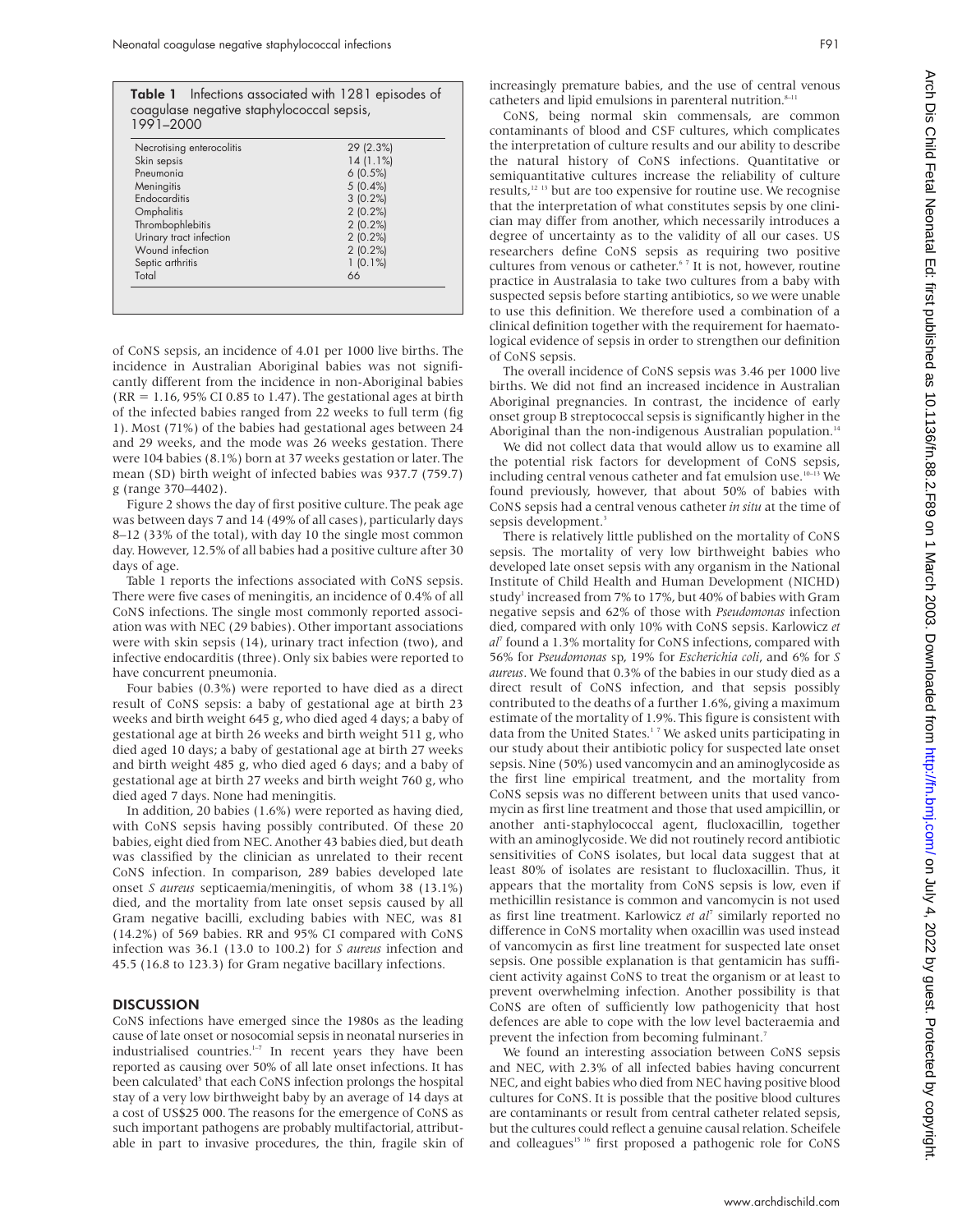infections in NEC, describing an association with a delta-like toxin produced by the organisms. They were supported by surgical colleagues.<sup>17</sup> Others found no differences between the CoNS isolated from babies with NEC and controls,<sup>18</sup> or were unable to find a consistent infectious agent in babies with  $NEC<sup>19</sup>$  Ng and colleagues,<sup>20</sup> however, described a convincing scenario of preterm twins given expressed breast milk contaminated with *Staphylococcus epidermidis* who developed septicaemia with this organism and died from NEC.

The role of CoNS in meningitis is equally controversial. CoNS are known to be a common cause of central nervous system infections in patients with intraventricular catheters or shunts. When cases of neonatal CoNS meningitis are described in the absence of foreign material, however, it is hard to know whether or not they represent CSF contaminants. Gruskay *et al*<sup>21</sup> described 10 babies with CoNS meningitis, but with normal CSF white cell counts and chemistry, strongly suggesting that the organisms were contaminants. The reliability of laboratory based studies with minimal clinical input is uncertain. A laboratory based Australian study<sup>22</sup> reported that six (5%) of 116 babies with neonatal meningitis from 1987 to 1989 were infected with CoNS, while between 1975 and 1991 in Britain the reported incidence<sup>23</sup> was 28 (1.5%) of 1846 babies. In one small, clinician based study from Oxford, no cases of CoNS meningitis were reported,<sup>24</sup> whereas in a larger, active surveillance study, $25$  conducted through the British Paediatric Surveillance Unit, clinicians notified three cases of CoNS meningitis in one year out of a total of 274 babies with meningitis (1.1%).

Three babies in our study had endocarditis caused by CoNS. Although *S aureus* is the major cause of neonatal endocarditis, CoNS was the infecting organism in three of 25 cases in one review of neonatal endocarditis,<sup>26</sup> and two of 11 in another recent review.<sup>27</sup> It is particularly likely to cause right sided endocarditis.<sup>26 27</sup> Although neonatal endocarditis was once almost uniformly fatal, the mortality has improved. None of the three babies in our study died.

There have been some reports linking CoNS infection with pneumonia, notably a series from Hall *et al*, <sup>28</sup> who identified 12 babies with hospital acquired pneumonia out of 27 with CoNS bacteraemia. Nine of the 12 were intubated at the time, and the other three had been intubated previously. We found a far lower incidence of pneumonia. This could be due to under-reporting or it may be a genuine change. One possible explanation is the far shorter duration of endotracheal intubation since the widespread use of artificial surfactant.<sup>25</sup>

We did not include babies reported as having CoNS infection before 3 days of age, because our definition of late onset sepsis specified positive cultures occurring after 48 hours of age. On reviewing our records, there were only four reports of babies with CoNS infection on day 1, and three on day 2, and none of these babies died. The low number of reports of early onset CoNS sepsis may have been because of scepticism about the significance of positive cultures for CoNS in the first two days after birth. The NICHD reported 22 neonates with early blood cultures positive for CoNS.<sup>31</sup> On chart review, it was felt that 11 of them had "true" early onset sepsis, including three with persistently positive cultures and four with pulmonary haemorrhage. The babies affected were all extremely premature, with birth weight under 1500 g, and were at high risk for death and morbidity unrelated to sepsis.<sup>31</sup> The validity of reports of early onset CoNS sepsis remains uncertain. In our study, the inclusion of reports of early onset CoNS infections would not have materially altered any of our conclusions.

We have reported previously that the overall incidence of late onset neonatal infection appears to be relatively constant in any one institution from year to year, although the organisms responsible may vary greatly over time.<sup>32</sup> The major factors determining the rate of late onset sepsis appear to be the degree of prematurity and the use of invasive

procedures.<sup>1-3</sup> We and others have described CoNS infections as relatively benign infections, at least in comparison with infections with Gram negative bacilli or *S aureus*. <sup>137</sup> CoNS infections rarely cause meningitis, and the mortality is low. Over-vigorous attempts to reduce the incidence of CoNS infections, for example by the use of prophylactic vancomycin, not only run the risk of inducing antibiotic resistance, but also of replacing CoNS infections with infections caused by more virulent organisms, and would be ill advised.

# ACKNOWLEDGEMENTS

Thanks to many colleagues for data collection, including particularly, Andrew Daley, Mary Poynten, David McIntosh, Michael Nissen, Melanie Wong, Janelle Meyers, Kate Panaretto and Anne Arthur.

The Australasian Study Group for Neonatal Infections consists of: C Barfield MB FRACP (Monash Medical Centre, Melbourne, Australia); D Bouchier MB FRACP (Waikato, New Zealand); G Bury MB FRACP (Hobart Hospital, Tasmania, Australia); I Bucens MB FRACP; A Ruben MB FRACP (Royal Darwin Hospital, Darwin, Australia); D Cartwright, MB FRACP (Royal Women's Hospital, Brisbane, Australia); T Clothier MBBS; J Ehrlich MB FRACP; F Morey PhD (Alice Springs Hospital, Alice Springs, Australia); B Darlow MB FRACP (Christchurch, New Zealand); S Fraser MB FRACP (Mercy Hospital, Melbourne, Australia); L Gilbert MD FRCPA (Westmead Hospital, Westmead, Australia); K Grimwood MD FRACP; P McDougall MD FRACP; J Royle, MB FRACP (Royal Children's Hospital, Melbourne, Australia); D Henderson-Smart MD FRACP; H Jeffery MD FRACP (King George V Hospital, Sydney, Australia); D Isaacs MD FRACP; J Peat PhD (statistician) (Royal Alexandra Hospital for Children, Sydney); R Kohan MB FRACP (King Edward Memorial Hospital, Perth, Australia); A McPhee MB FRACP (Women's and Children's Hospital, Adelaide, Australia); R Messer MB FRACP (Cairns Base Hospital, Cairns, Australia); C Minutillo MD FRACP (Princess Margaret Hospital, Perth, Australia); D. Tudehope MD FRACP (Mater Hospital, Brisbane, Australia); J Whitehall MB FRACP (Kirwan Hospital, Townsville).

## REFERENCES

- 1 Stoll BJ, Gordon T, Korones SB, et al. Late-onset sepsis in very low birth weight neonates: a report from the National Institute of Child Health and Human Development Neonatal Research Network. J Pediatr 1996:129:63
- 2 Gaynes RP, Edwards JR, Jarvis WR, et al. Nosocomial infections among neonates in high-risk nurseries in the United States. Pediatrics  $1996.98.357 - 61$
- 3 Isaacs D, Barfield C, Clothier T, et al. Late-onset infections of infants in neonatal units. J Paediatr Child Health 1996;32:158–61.
- 4 Villari P, Sarnataro C, Iacuzio L. Molecular epidemiology of Staphylococcus epidermidis in a neonatal intensive care unit over a three-year period. J Clin Microbiol 2000;38:1740–6.
- 5 Gray JE, Richardson DK, McCormick MC, et al. Coagulase-negative staphylococcal bacteremia among very low birth weight infants: relation to admission illness severity, resource use, and outcome. Pediatrics 1995:95:225-30.
- 6 Fanaroff AA, Korones SB, Wright LL, et al. Incidence, presenting features, risk factors and significance of late onset septicemia in very low birth weight infants. Pediatr Infect Dis J 1998;17:593–8.
- 7 Karlowicz MG, Buescher ES, Surka AE. Fulminant late-onset sepsis in a neonatal intensive care unit, 1988–1997, and the impact of avoiding empiric vancomycin therapy. Pediatrics 2000;106:1387–90.
- 8 Isaacs D, Moxon ER. Handbook of neonatal infections. A practical guide. London: WB Saunders, 2000:489.
- 9 Manroe BL, Weinberg AG, Rosenfeld CR, et al. The neonatal blood count in health and disease. I. Reference values for neutrophilic cells. J Pediatr 1979;95:89-98.
- 10 St Geme JW 3rd, Harris MC. Coagulase-negative staphylococcal infection in the neonate. Clin Perinatol 1991;18:281–302.
- 11 Freeman J, Goldmann DA, Smith NE, et al. Association of intravenous lipid emulsion and coagulase-negative staphylococcal bacteremia in<br>neonatal intensive care units. N *Engl J Med* 1990;**323**:301–8.
- 12 Mueller-Premru M, Gubina M, Kaufmann ME, et al. Use of semi-quantitative and quantitative culture methods and typing for studying the epidemiology of central venous catheter-related infections in neonates on parenteral nutrition. J Med Microbiol 1999;48:451–60.
- 13 St Geme JW III, Bell LM, Baumgart S, et al. A method to distinguish sepsis from contamination in newborns with blood cultures growing<br>coagulase-negative staphylococci. *Pediatrics* 1990;**86**:157–62.
- 14 Australasian Study Group for Neonatal Infections. Early-onset group B streptococcal infections in Aboriginal and non-Aboriginal infants. Med J Aust 1995;163:302–6.
- 15 Scheifele DW, Bjornson GL, Dyer RA, et al. Delta-like toxin produced by coagulase-negative staphylococci in association with neonatal necrotizing enterocolitis. Infect Immun 1987;55:2268-73.